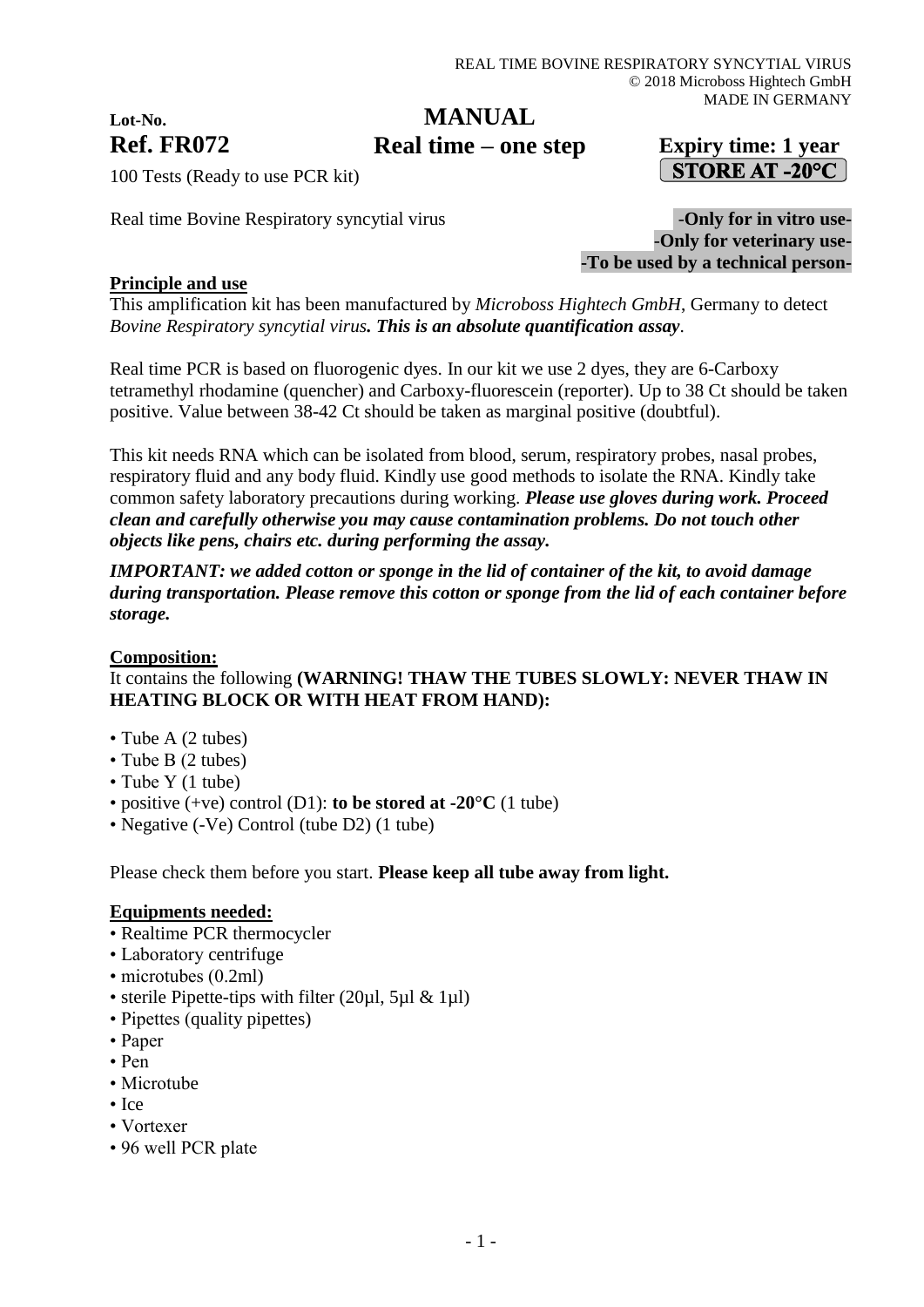### **Procedure:**

#### *ONCE AGAIN: VERY IMPORTANT ! PLEASE USE GLOVES ! DON'T TOUCH ANY OTHER OBJECTS, OTHERWISE THERE MAY BE RNASE CONTERMINATION DURING THIS PART.*

#### **STEP A**

1. Kindly thaw **one tube** each: A, B, Y, D1 and D2. After thawing, kindly put the tubes at 4°C (as it is better). If the kit is not in use, store them at -20°C.

2. Mark your microtubes with a sample number, +ve Control and –ve Control. You can use 96 well microplate instead of tubes.



**TIP: Add 7µl A + 10µl B + 1µl Y = 18µl per reaction. In case you want to run 10 reactions i.e. you need total 180µl, therefore you should mix 70µl of A + 100µl of B + 10µl of Y = 180µl from which you can take 18µl and add to each tube. This way you save time and hardware.**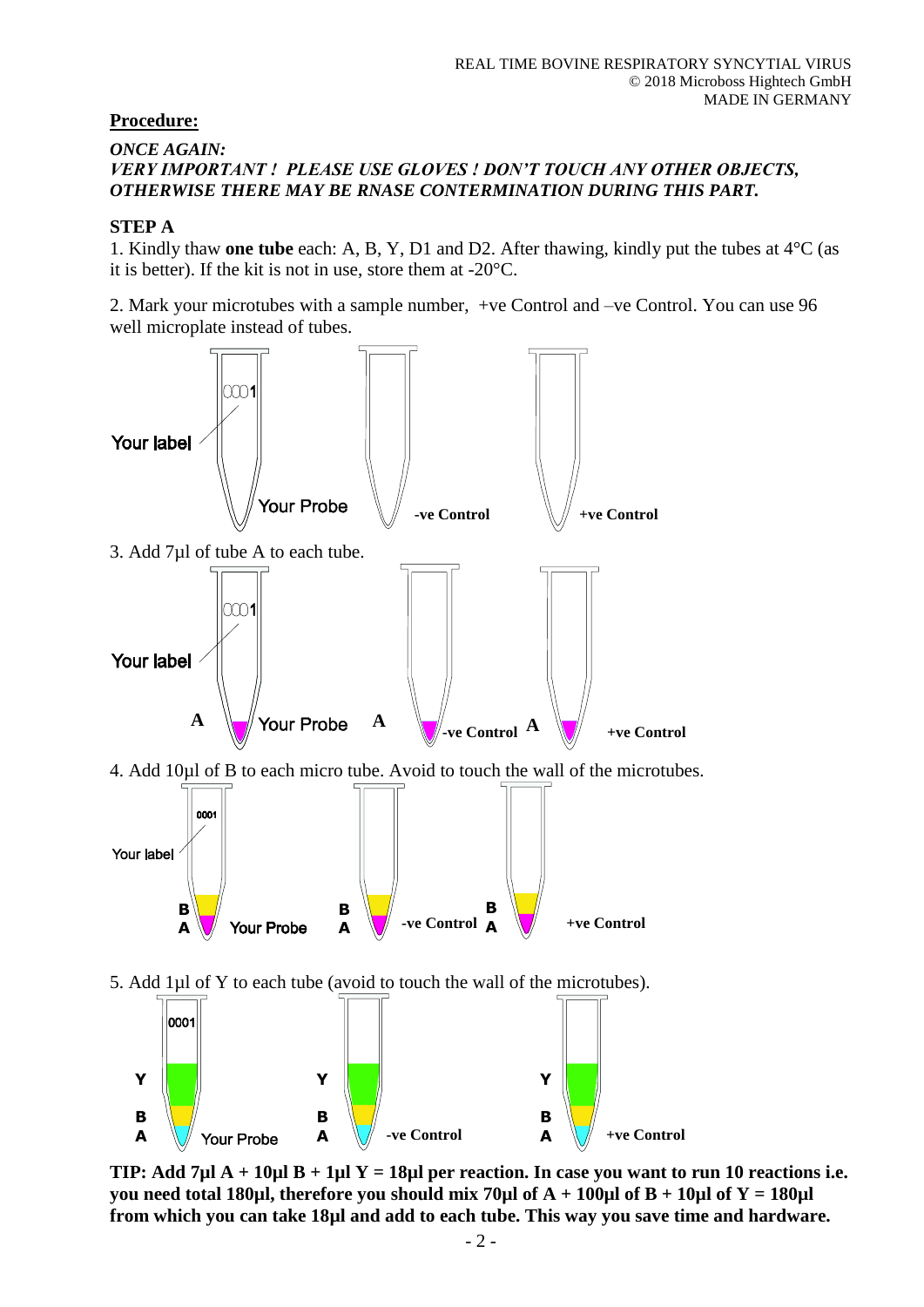6. Add 2µl of your RNA with sterile pipette-tip with filter to each micro tube according to your label except +Ve and -Ve (Avoid touching the wall). **Use every time a new pipette tip** (for each sample) ! Mix it. One can also use 2.5µl as well as 3µl of RNA.



7. Use new pipette tip with filter. Add 2µl of tube D1. This is the positive control supplied with our kit. Mix it.



9. Use a new pipette tip. Add 2µl of –Ve (tube D2) to –Ve Control (don't touch the wall).Mix it.



10. Centrifuge all tubes for 20 sec. for 8000 rpm (this is not necessary but it is better).

11. Run the program of your thermocycler as followings: Kindly check whether you have added everything correctly as the level of the volume of each micro tube must be almost the same.



**You must use quencher and reporter dye to setup your software (see FAQ) and run the following program:**

- 1. 60 minutes at 42°C 10 minutes at 70°C
- 2. 15 seconds at  $95^{\circ}$ C  $\rightarrow x$  40 cycles 60 seconds at 60°C

Before you start the PCR program, kindly check whether tubes are closed properly. **Microtubes must be in contact with metal block** (important!). There should be no air or lose contact with metal block of thermocycler.